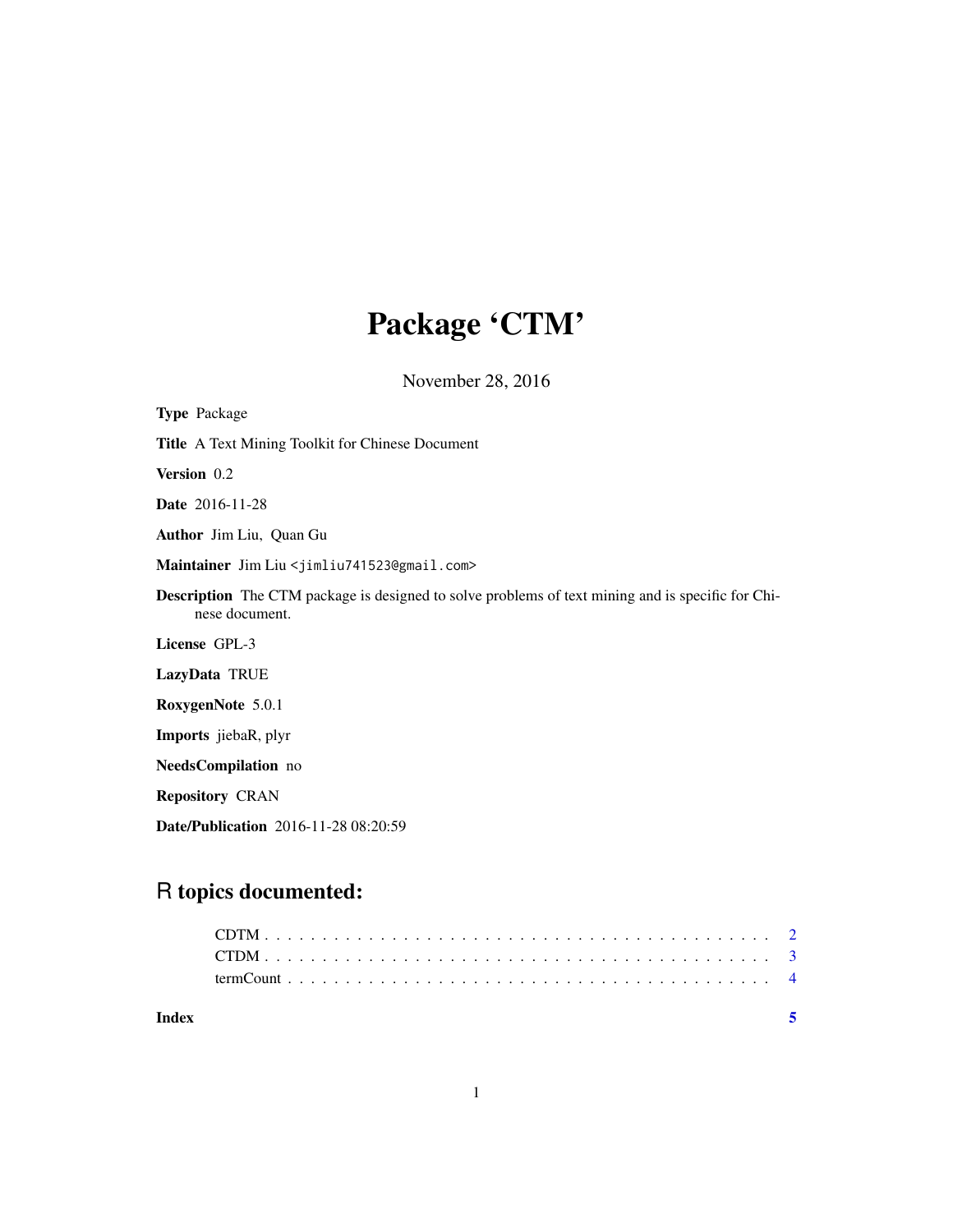#### Description

Constructs Document-Term Matrix from Chinese Text Documents.

#### Usage

```
CDTM(doc, weighting, EngTermDeleted = TRUE, NumTermDeleted = TRUE,
  shortTermDeleted = TRUE)
```
#### **Arguments**

| doc              | The Chinese text document. A vector of Chinese strings.                             |
|------------------|-------------------------------------------------------------------------------------|
| weighting        | Available weighting function with matrix are binary, count, tf, tfidf. See details. |
|                  | EngTermDeleted remove English from text documents.                                  |
|                  | NumTermDeleted remove Numbers from text documents.                                  |
| shortTermDeleted |                                                                                     |
|                  | Deltected short word when $nchar < 2$ .                                             |

#### Details

This function run a Chinese word segmentation by jiebeR and build document-term matrix, and there is four weighting function with matrix, and "binary" means value can only be 1 if the term occurs, "count" means how many times the term occurs in a doc, "tf" means term frequency and "tfidf" means term frequency inverse document frequency.

#### Author(s)

Jim Liu, Quan Gu

#### Examples

```
library(CTM)
a1 <- "hello taiwan"
b1 <- "world of tank"
c1 <- "taiwan weather"
d1 <- "local weather"
text1 \leftarrow t(data.frame(a1,b1,c1,d1))
dtm1 <- CTDM(doc = text1, weighting = "tfidf",EngTermDeleted = FALSE, shortTermDeleted = FALSE)
```
<span id="page-1-0"></span>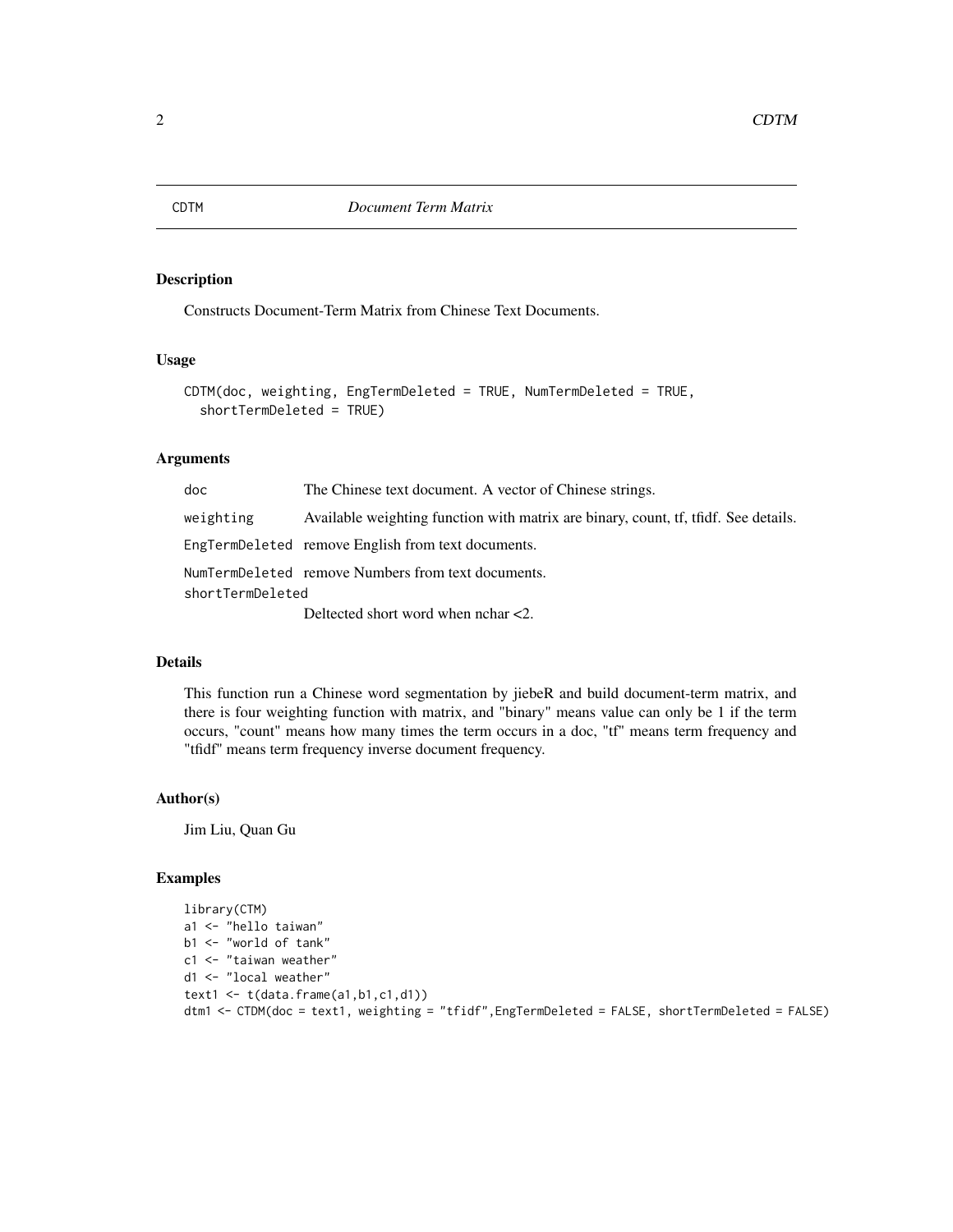<span id="page-2-0"></span>

#### Description

Constructs Term-Document Matrix from Chinese Text Documents.

#### Usage

```
CTDM(doc, weighting, EngTermDeleted = TRUE, NumTermDeleted = TRUE,
  shortTermDeleted = TRUE)
```
#### **Arguments**

| doc              | The Chinese text document. A vector of Chinese strings.                             |
|------------------|-------------------------------------------------------------------------------------|
| weighting        | Available weighting function with matrix are binary, count, tf, tfidf. See details. |
|                  | EngTermDeleted remove English from text documents.                                  |
|                  | NumTermDeleted remove Numbers from text documents.                                  |
| shortTermDeleted |                                                                                     |
|                  | Deltected short word when $nchar < 2$ .                                             |

#### Details

This function run a Chinese word segmentation by jiebeR and build term-document matrix, and there is four weighting function with matrix, and "binary" means value can only be 1 if the term occurs, "count" means how many times the term occurs in a doc, "tf" means term frequency and "tfidf" means term frequency inverse document frequency.

#### Author(s)

Jim Liu, Quan Gu

#### Examples

```
library(CTM)
a1 <- "hello taiwan"
b1 <- "world of tank"
c1 <- "taiwan weather"
d1 <- "local weather"
text1 \leftarrow t(data.frame(a1,b1,c1,d1))
tdm1 <- CTDM(doc = text1, weighting = "tfidf", EngTermDeleted = FALSE, shortTermDeleted = FALSE)
```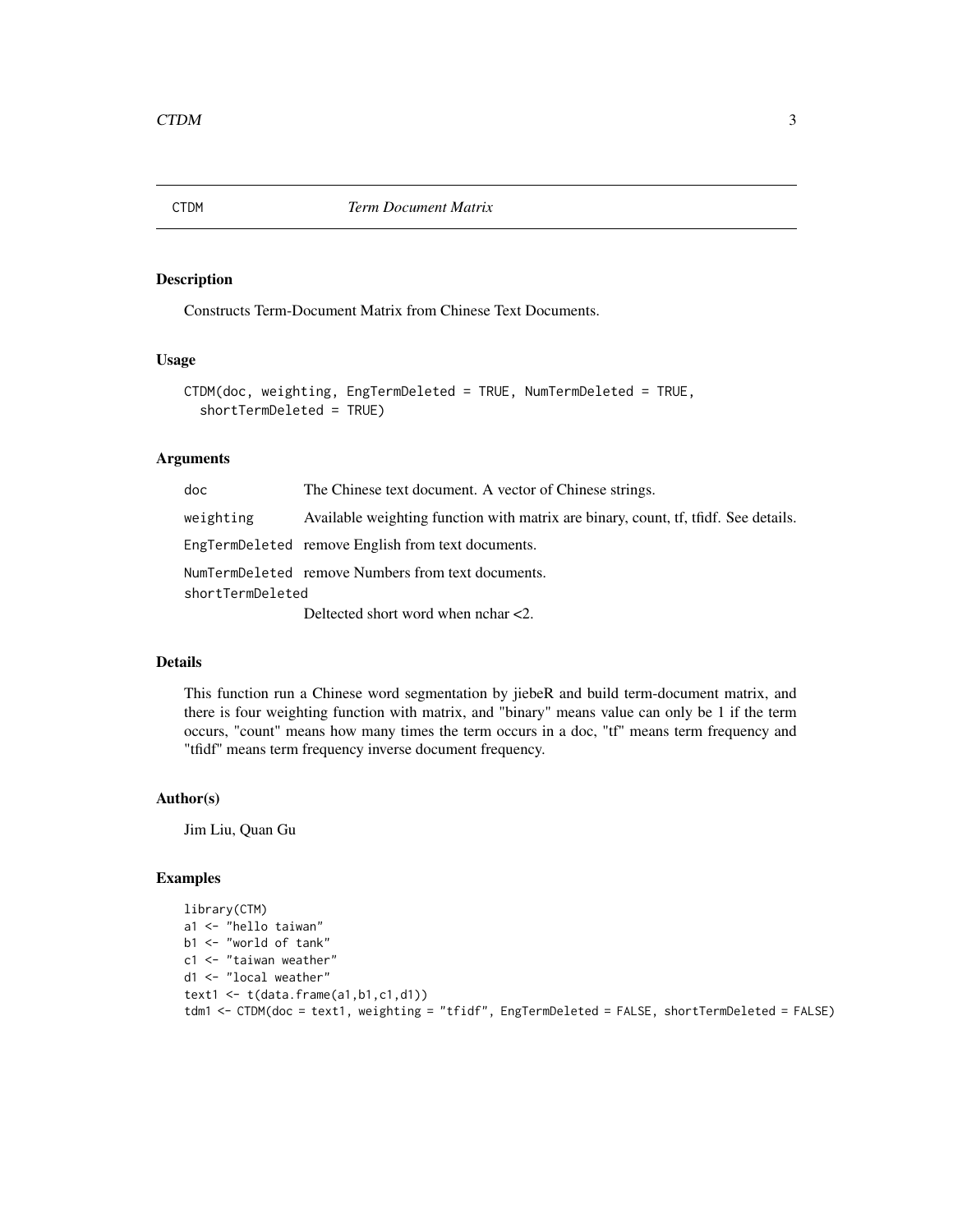<span id="page-3-0"></span>

#### Description

Computing term count from text documents

#### Usage

```
termCount(doc, EngTermDeleted = TRUE, NumTermDeleted = TRUE,
  shortTermDeleted = TRUE)
```
#### Arguments

doc The Chinese text document. EngTermDeleted remove English from text documents. NumTermDeleted remove Numbers from text documents. shortTermDeleted

Deltected short word when nchar <2.

#### Details

This function run a Chinese word segmentation by jiebeR and compute term count from all these text document.

#### Author(s)

Jim Liu

#### Examples

```
library(CTM)
a1 <- "hello taiwan"
b1 <- "world of tank"
c1 <- "taiwan weather"
d1 <- "local weather"
text1 \leftarrow t(data.frame(a1,b1,c1,d1))
count1 <- termCount(doc = text1, EngTermDeleted=FALSE, shortTermDeleted = FALSE)
```